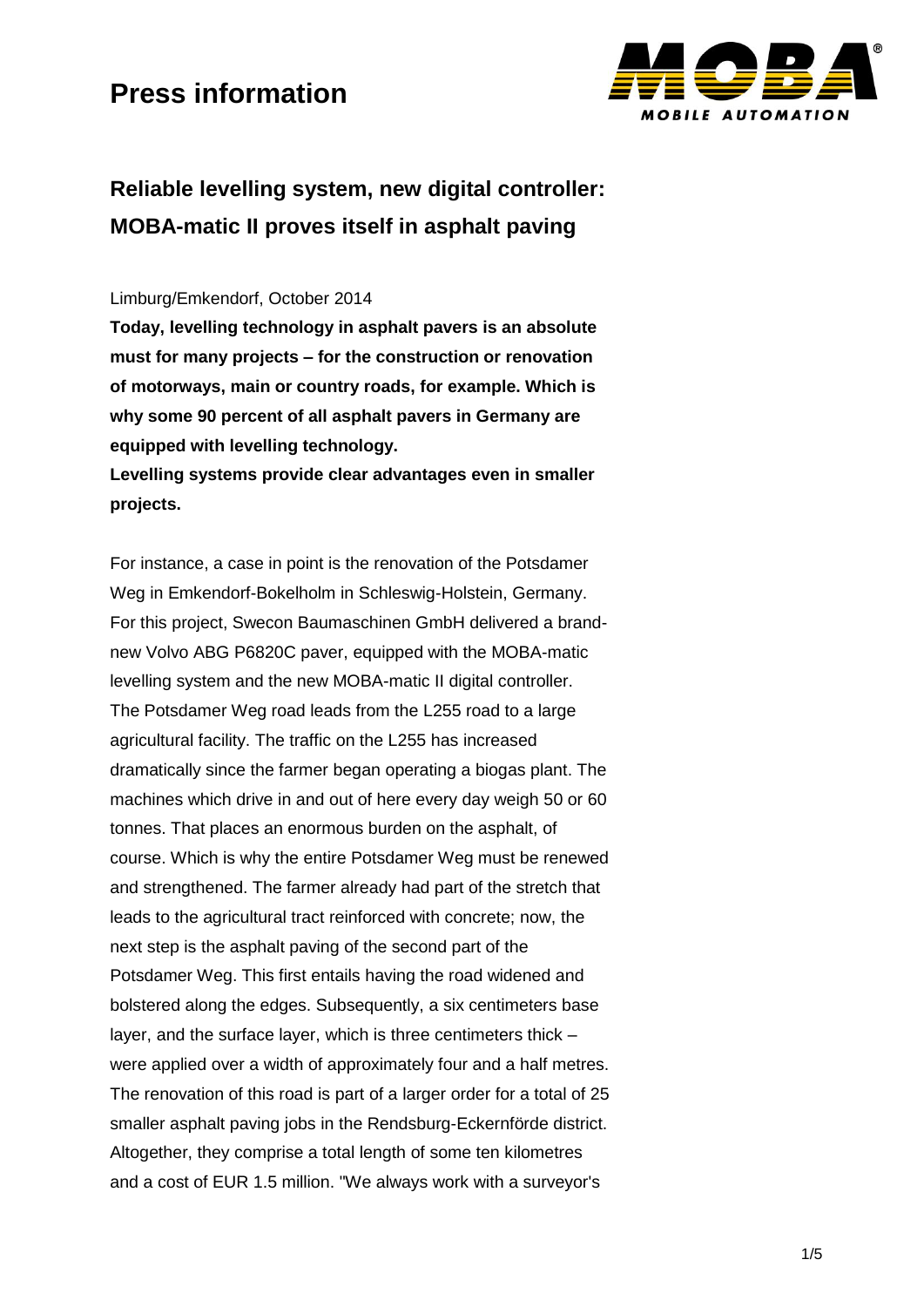

level, irrespective of whether it is stipulated in the bid solicitation or not. The reason being that this way we can always maintain the required planarity or inclination without any problems. And, of course, we also save material if we don't lay it on too thick", points out site manager Jan Tessensohn. "The MOBA system is uncomplicated. You have the different sensors and can just decide at the construction site what you would like to use. For example, for small-scale projects such as this one we use an individual ultrasonic sensor on each side; at major construction sites with a milled-off surface where the substrate is very uneven, we like to employ the Big Sonic-Ski with three or four ultrasonic sensors. This way we can practically 'iron out' the irregularities of the substrate and the road becomes very level. We begin with the levelling as early as possible, starting with the base layer. Consequently, we can avoid mistakes right from the start".

#### **Users ask for the new MOBA-matic II digital controller**

"We aim to sell 30 pavers this year. All of them are pre-equipped with the MOBA system", relates Udo Morgenstern, who is responsible for the sale of road construction machines at the Volvo construction machinery dealer Swecon. "The new MOBAmatic II has been requested by a lot of customers, such as for this project, for example. Therefore, we have decided to equip all pavers with the new generation of the MOBA-matic in future. In particular, the 3.5 inch large display and the innovation that, with a single control panel, both sides of the screed can be controlled from one screen makes it work substantially easier for the user". And, thanks to the backlighting and the brightness adjustability of the LEDs, it is also no problem whatsoever to work in the dark. What is also new is that a sensor value is shown continuously in the display, so that the most important value is always within view of the operator. The clearly comprehensible symbolic representation and the easy operation of the main functions by means of just four buttons – familiar from the MOBA-matic I –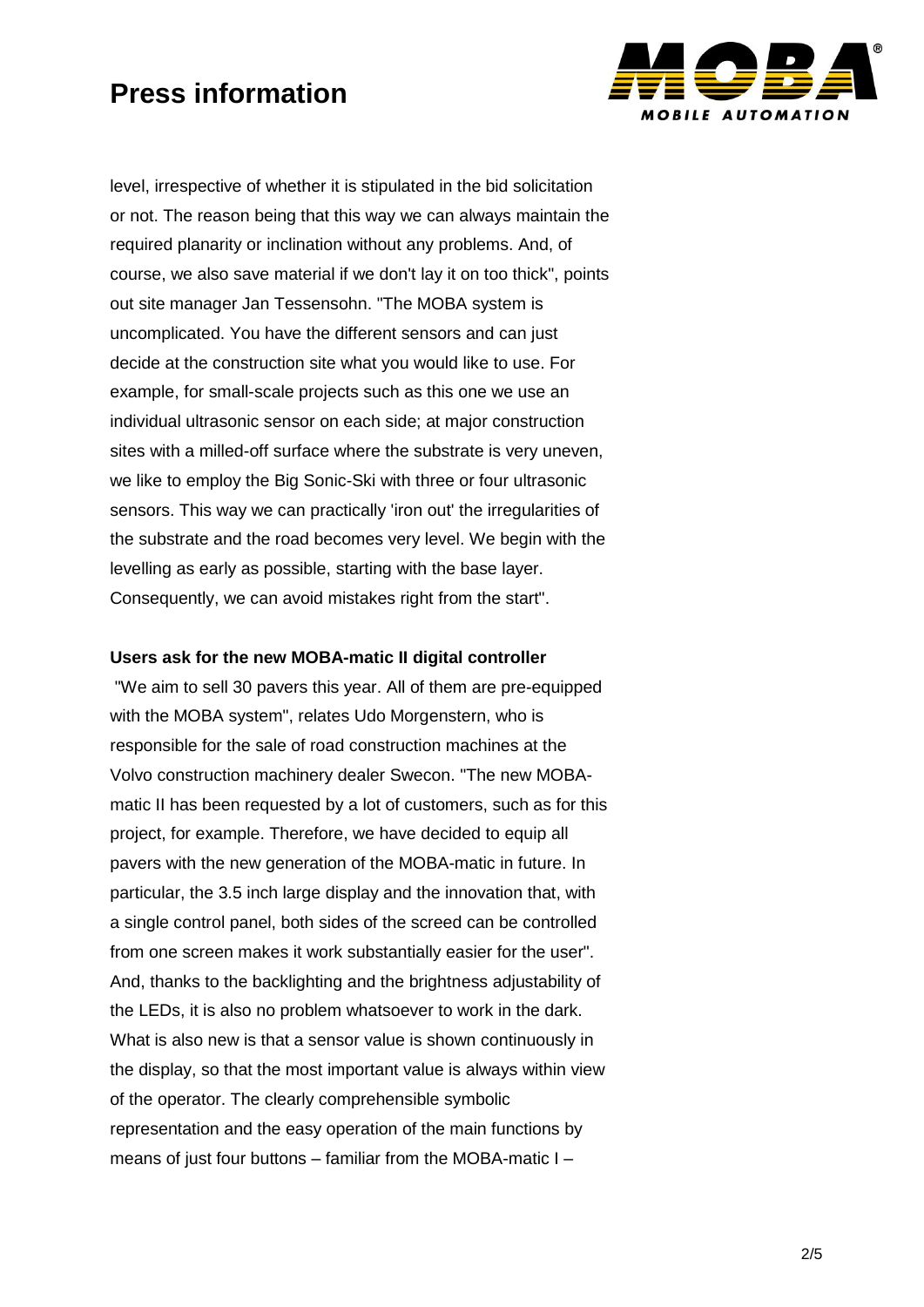

have been retained. "For me, there is no major adjustment; the operation is easy and understandable, as was the case with previous control panel too. The simpler a unit is designed, the better. Because the more complicated something is, the more likely it is that errors will occur", surmises grader operator Günter Baier, who gets along superbly with the new MOBA-matic II right from the first day.

The new MOBA-matic II communicates by means of CAN, which means that outlays for cabling on the machine are reduced significantly as all sensors can essentially be connected through one cable via the bus system. "Old and new CAN sensors can be combined, thus all of them do not have to be replaced when a new control panel is used. That is also an important aspect", emphasizes Morgenstern.

#### **Volvo pavers pre-equipped for MOBA levelling systems**

Volvo already delivers its asphalt pavers as standard with MOBA levelling technology. Udo Lüdeke, application technician for road construction at Volvo: "We have already been working together with MOBA for many years and are very satisfied. If there is a problem, we just call MOBA and receive immediate help. Such as this, for instance: none of the users was yet familiar with the MOBA-matic II as a new product, therefore the product manager from MOBA came directly here in order to explain its operation to the installation team. Subsequently, they were able to start right away", explains Udo Lüdeke. "An advantage of this cooperation it is also, of course, that the parameters on the MOBA-matic are already preset directly on Volvo pavers. In the open marketplace, only default parameters are set; these must then be individually adjusted and adapted to our pavers. By using the MOBA system, though, you just hook up the control panel and you're already set to go", explains Udo Lüdeke.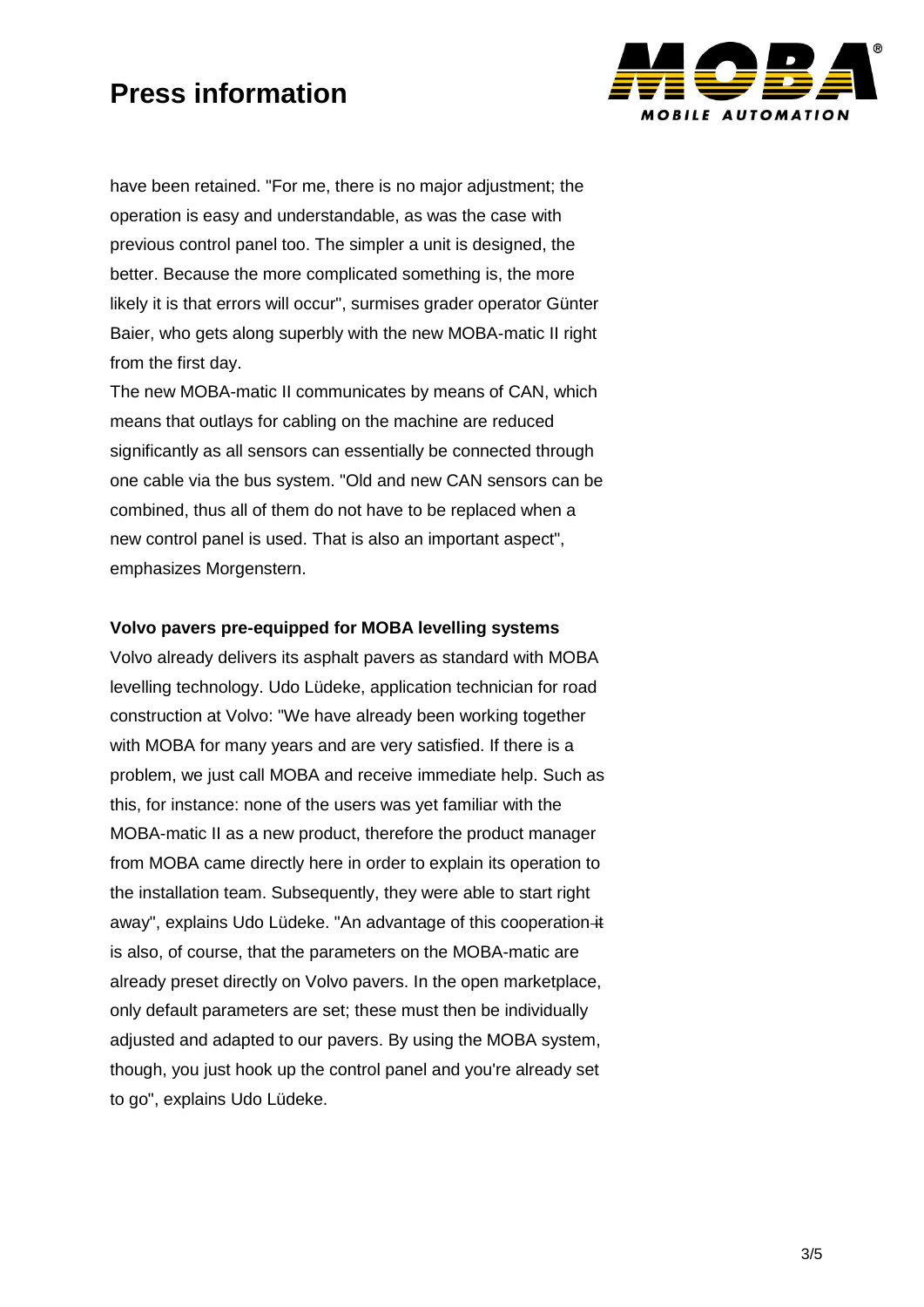

### **About MOBA**

With more than 40 years of experience in the development and manufacture of innovative measurement and control technology for construction machines, and identification and weighing systems for waste disposal vehicles, MOBA is a globally recognised expert in the field of mobile automation. MOBA is one of the leading system specialists and OEM partners in the industry. With headquarters in Limburg, branch offices in Dresden, Langenlonsheim and Merenberg as well as eight subsidiaries and an international dealer network, MOBA is represented in all of the large growth markets. Company sales grew over the past decade from 23 million euros in 2003 to nearly 50 million euros in 2013; whilst the number of employees increased in this period from 185 to 465.



*Asphalt paving of Potsdamer Weg with the new Volvo paver*



*Udo Lüdeke (left) and Udo Morgensternare extremely satisfied with the MOBA systems*